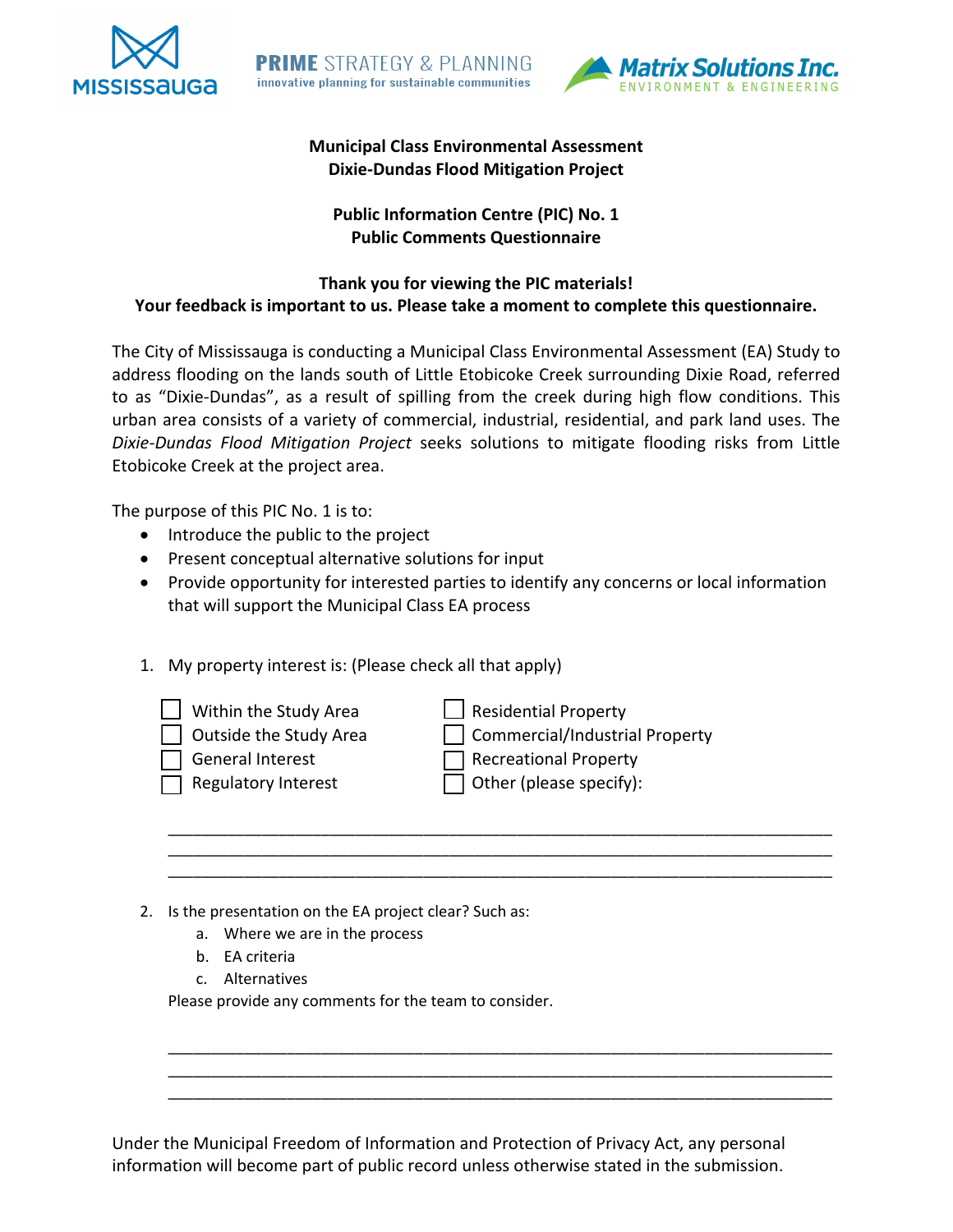



- 3. Are the Problem and Opportunity statements clear?
- 4. Do you feel the consultation team should further consider something particular to your local area? Please share specifics.

\_\_\_\_\_\_\_\_\_\_\_\_\_\_\_\_\_\_\_\_\_\_\_\_\_\_\_\_\_\_\_\_\_\_\_\_\_\_\_\_\_\_\_\_\_\_\_\_\_\_\_\_\_\_\_\_\_\_\_\_\_\_\_\_\_\_\_\_\_\_\_\_\_\_\_\_\_\_ \_\_\_\_\_\_\_\_\_\_\_\_\_\_\_\_\_\_\_\_\_\_\_\_\_\_\_\_\_\_\_\_\_\_\_\_\_\_\_\_\_\_\_\_\_\_\_\_\_\_\_\_\_\_\_\_\_\_\_\_\_\_\_\_\_\_\_\_\_\_\_\_\_\_\_\_\_\_

\_\_\_\_\_\_\_\_\_\_\_\_\_\_\_\_\_\_\_\_\_\_\_\_\_\_\_\_\_\_\_\_\_\_\_\_\_\_\_\_\_\_\_\_\_\_\_\_\_\_\_\_\_\_\_\_\_\_\_\_\_\_\_\_\_\_\_\_\_\_\_\_\_\_\_\_\_\_ \_\_\_\_\_\_\_\_\_\_\_\_\_\_\_\_\_\_\_\_\_\_\_\_\_\_\_\_\_\_\_\_\_\_\_\_\_\_\_\_\_\_\_\_\_\_\_\_\_\_\_\_\_\_\_\_\_\_\_\_\_\_\_\_\_\_\_\_\_\_\_\_\_\_\_\_\_\_

\_\_\_\_\_\_\_\_\_\_\_\_\_\_\_\_\_\_\_\_\_\_\_\_\_\_\_\_\_\_\_\_\_\_\_\_\_\_\_\_\_\_\_\_\_\_\_\_\_\_\_\_\_\_\_\_\_\_\_\_\_\_\_\_\_\_\_\_\_\_\_\_\_\_\_\_\_\_ \_\_\_\_\_\_\_\_\_\_\_\_\_\_\_\_\_\_\_\_\_\_\_\_\_\_\_\_\_\_\_\_\_\_\_\_\_\_\_\_\_\_\_\_\_\_\_\_\_\_\_\_\_\_\_\_\_\_\_\_\_\_\_\_\_\_\_\_\_\_\_\_\_\_\_\_\_\_

\_\_\_\_\_\_\_\_\_\_\_\_\_\_\_\_\_\_\_\_\_\_\_\_\_\_\_\_\_\_\_\_\_\_\_\_\_\_\_\_\_\_\_\_\_\_\_\_\_\_\_\_\_\_\_\_\_\_\_\_\_\_\_\_\_\_\_\_\_\_\_\_

\_\_\_\_\_\_\_\_\_\_\_\_\_\_\_\_\_\_\_\_\_\_\_\_\_\_\_\_\_\_\_\_\_\_\_\_\_\_\_\_\_\_\_\_\_\_\_\_\_\_\_\_\_\_\_\_\_\_\_\_\_\_\_\_\_\_\_\_\_\_\_\_ \_\_\_\_\_\_\_\_\_\_\_\_\_\_\_\_\_\_\_\_\_\_\_\_\_\_\_\_\_\_\_\_\_\_\_\_\_\_\_\_\_\_\_\_\_\_\_\_\_\_\_\_\_\_\_\_\_\_\_\_\_\_\_\_\_\_\_\_\_\_\_\_

\_\_\_\_\_\_\_\_\_\_\_\_\_\_\_\_\_\_\_\_\_\_\_\_\_\_\_\_\_\_\_\_\_\_\_\_\_\_\_\_\_\_\_\_\_\_\_\_\_\_\_\_\_\_\_\_\_\_\_\_\_\_\_\_\_\_\_\_\_\_\_\_ \_\_\_\_\_\_\_\_\_\_\_\_\_\_\_\_\_\_\_\_\_\_\_\_\_\_\_\_\_\_\_\_\_\_\_\_\_\_\_\_\_\_\_\_\_\_\_\_\_\_\_\_\_\_\_\_\_\_\_\_\_\_\_\_\_\_\_\_\_\_\_\_

\_\_\_\_\_\_\_\_\_\_\_\_\_\_\_\_\_\_\_\_\_\_\_\_\_\_\_\_\_\_\_\_\_\_\_\_\_\_\_\_\_\_\_\_\_\_\_\_\_\_\_\_\_\_\_\_\_\_\_\_\_\_\_\_\_\_\_\_\_\_\_\_ \_\_\_\_\_\_\_\_\_\_\_\_\_\_\_\_\_\_\_\_\_\_\_\_\_\_\_\_\_\_\_\_\_\_\_\_\_\_\_\_\_\_\_\_\_\_\_\_\_\_\_\_\_\_\_\_\_\_\_\_\_\_\_\_\_\_\_\_\_\_\_\_

- 5. Are there additional criteria that you feel should be considered in the process?
- 6. Do you have any comments or concerns about the conceptual alternative solutions presented for the project area?
	- a. Option 1 Improved Conveyance with Minimized Footprint
	- b. Option 2 Improved Conveyance by Making Room for the Creek
	- c. Option 3 Flood Containment with Mitigation for Upstream Impacts
	- d. Option 4 Do Nothing
- 7. Based on the presentation, do you feel there is anything further you would like to share?

\_\_\_\_\_\_\_\_\_\_\_\_\_\_\_\_\_\_\_\_\_\_\_\_\_\_\_\_\_\_\_\_\_\_\_\_\_\_\_\_\_\_\_\_\_\_\_\_\_\_\_\_\_\_\_\_\_\_\_\_\_\_\_\_\_\_\_\_\_\_\_\_\_\_\_\_\_\_ \_\_\_\_\_\_\_\_\_\_\_\_\_\_\_\_\_\_\_\_\_\_\_\_\_\_\_\_\_\_\_\_\_\_\_\_\_\_\_\_\_\_\_\_\_\_\_\_\_\_\_\_\_\_\_\_\_\_\_\_\_\_\_\_\_\_\_\_\_\_\_\_\_\_\_\_\_\_

\_\_\_\_\_\_\_\_\_\_\_\_\_\_\_\_\_\_\_\_\_\_\_\_\_\_\_\_\_\_\_\_\_\_\_\_\_\_\_\_\_\_\_\_\_\_\_\_\_\_\_\_\_\_\_\_\_\_\_\_\_\_\_\_\_\_\_\_\_\_\_\_\_\_\_\_\_\_

Under the Municipal Freedom of Information and Protection of Privacy Act, any personal information will become part of public record unless otherwise stated in the submission.